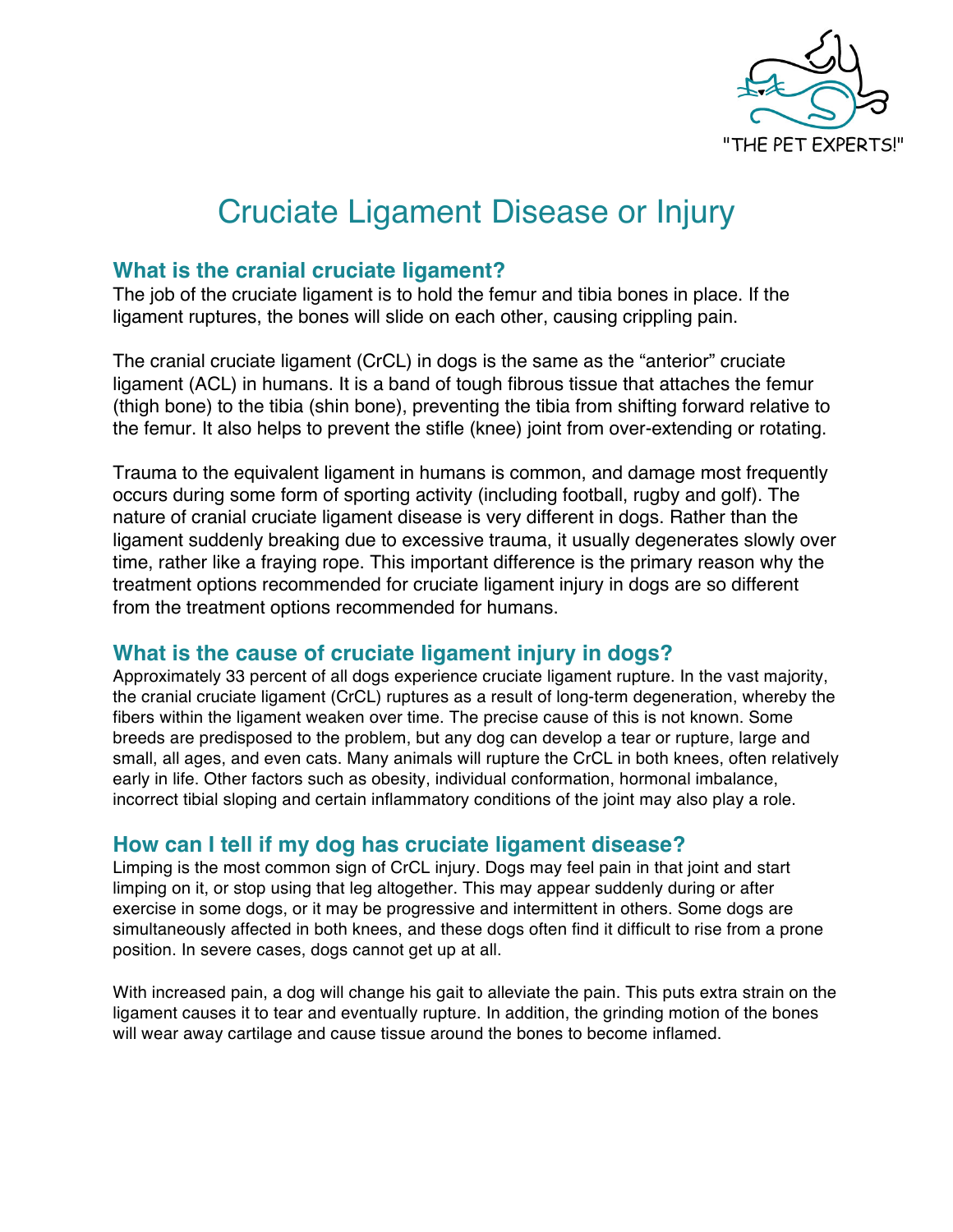### **How is cranial cruciate ligament injury diagnosed?**

Diagnosis in dogs with complete rupture of the CrCL is based on examination by an experienced veterinary surgeon, with demonstration of laxity of the joint by specific manipulations of the knee. In dogs with partial tears or early degeneration of the ligament, other tests may be necessary, including radiography (x-rays) or MRI scans. To be of maximum benefit, radiographs must be of optimal quality. In most dogs, exploratory surgery or arthroscopy (keyhole surgery) is used to confirm the diagnosis, and to investigate for possible cartilage tears or other problems.

## **How is cranial cruciate ligament injury treated?**

How is cruciate ligament injury treated?

Tibial Plateau Leveling Osteotomy (TPLO)

The Tibial Plateau Leveling Osteotomy (TPLO) is considered to be the best repair option for canine cranial cruciate ligament (ACL) tears by the majority of board certified veterinary surgeons. In fact it has been considered the gold standard for nearly two decades. TPLO is arguably the most frequently performed small animal orthopedic procedure in history.

Experts use a wagon and hill diagram to explain how a dog TPLO procedure fixes the bone and ligament problem. Imagine you have a wagon on a sloped hill that is connected to a post via a cable. If that cable snaps, the wagon automatically slides down the hill. Using that mental picture, replace the cable with the cruciate ligament, the wagon with the femur and the slope as the tibia. When the cruciate ligament ruptures, the femur slips off the tibia, causing incredible pain and instability of the joint.

A tibial plateau leveling osteotomy involves removing any damaged cartilage and the torn ends of the cruciate ligament. The surgeon will remove as little as possible to avoid arthritis. Once this is done, the top of the tibia is cut to remove the slope and a plate is attached to the tibia to hold it in its new position during the healing process.

### **What are the advantages of TPLO surgery?**

Immediate benefits are apparent in a dog. Because bone healing is more efficient than ligament healing, these repairs have a reputation for being significantly more robust than surgeries designed to replace the damaged ligament. The major practical benefit is a very reliable return of limb use, with all dogs expected to start weight bearing on the operated limb within 1-3 days. Within the first week, the dog will start putting weight on the repaired leg. Within two weeks, many dogs are ready to get back to normal activity.

Veterinary surgeons generally have pet owners limit their dog's activity for eight weeks. After follow-up X-rays, the surgeon will increase the amount of daily exercise. At this point, short walks on a leash are often recommended. By four months, most dogs are back to normal activities. Working dogs may be required to wait until the sixth month before going back to hunting and agility routines.

The healing process depends on the depth of the original injury. Dogs with a fully torn cruciate ligament will require more rest than a dog with a partial tear.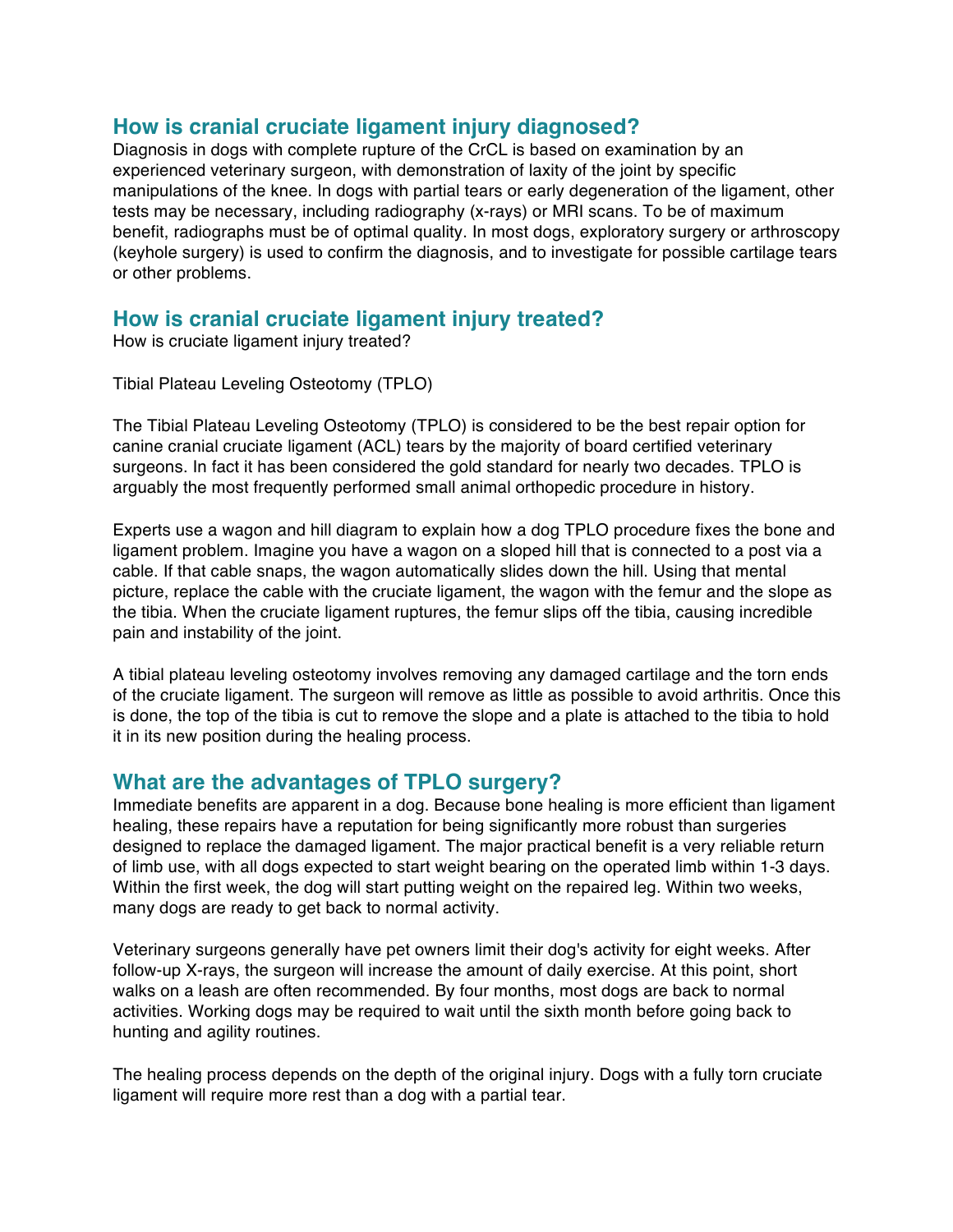#### **What are the success rates of TPLO?**

Tibial Plateau Leveling Osteotomy (TPLO) surgery provides dogs with numerous post-surgery benefits. As a general rule, over 90% of dogs return to normal activity after TPLO. This generally means that dogs are so normal that owners are unable to detect lameness at home.

What are the potential problems or complications after cruciate ligament repair surgery?

Fortunately, complication rates are low (10-15%) when experienced surgeons perform a TPLO. The most common complications are incisional issues, implant infection and mechanical complications such as tibial crest fracture and implant failure. Infection is treated using antibiotics. In some cases, surgical irrigation is necessary, and in the worst cases where bacteria adhere to the implants, the implants must be removed after the bones have healed. In the vast majority of animals, the implants remain in place for life and cause no problems at all. Mechanical complications usually occur in dogs that are not properly restricted before the bones have healed (which takes 6-8 weeks). Many mechanical complications are managed with rest alone, although some problems require surgical revision. A rare complication of late injury to the menisci (buffer cartilages) within the operated knee joint can require a simple surgical removal. Other minor complications including sprains and strains around the knee joint can generally be managed using rest and medications alone.



Fig. 1 - Canine stifle joint with a corresponding x-ray Fig. 2 - Dogs have

downward backward sloping tibial plateaus

Fig. 3 - Weight bearing causes the femur to slide down and back